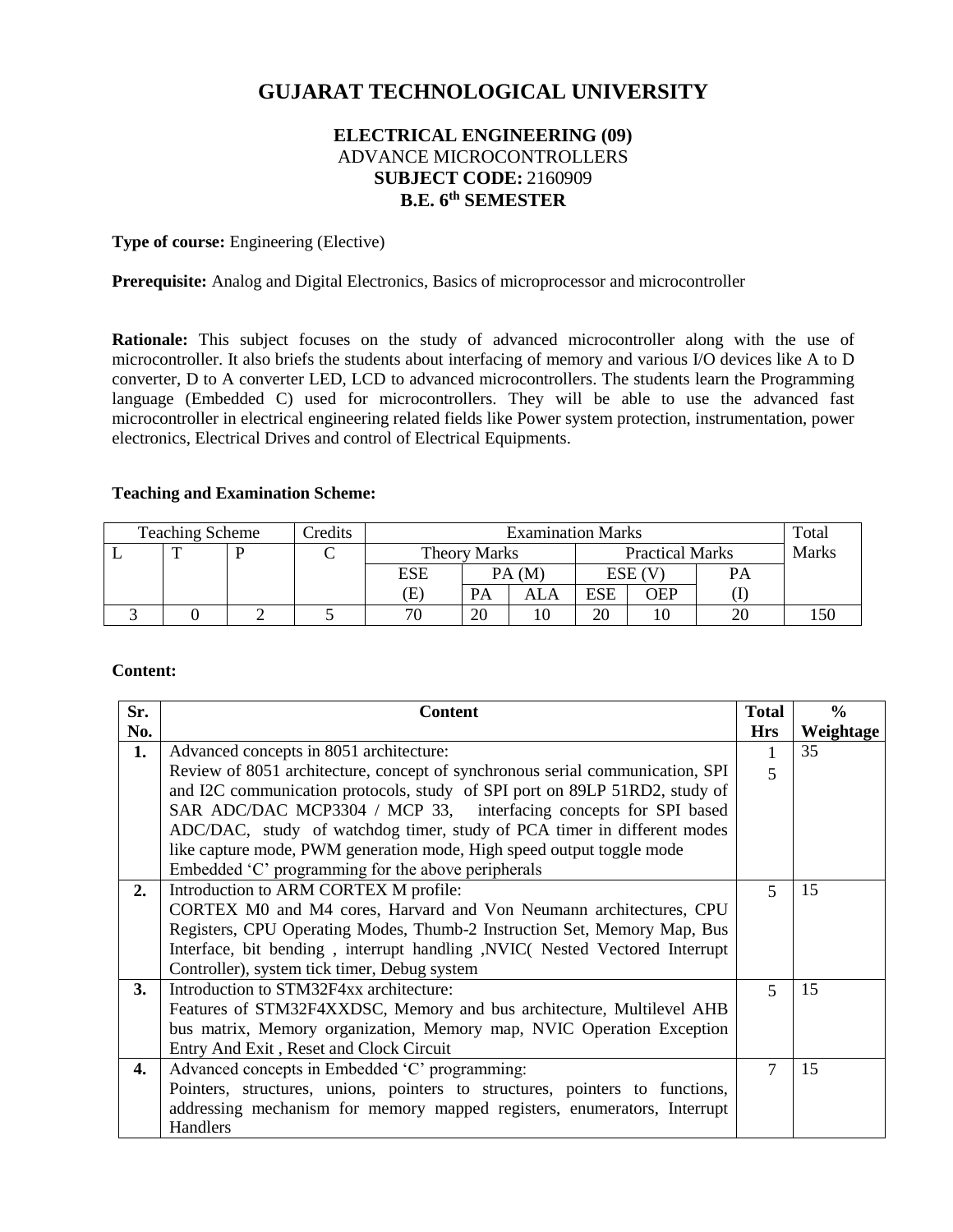| Embedded software architecture: Round robin architecture, Round robin with<br>interrupt architecture                                                                                                                                                                                |          |    |
|-------------------------------------------------------------------------------------------------------------------------------------------------------------------------------------------------------------------------------------------------------------------------------------|----------|----|
| STM32F4 PERIPHERALS & PROGRAMING<br>GPIO, General Purpose Timers, GPIO : Introduction, Main Features, Function<br>Description, Registers, Basic timers (TIM6&TIM7): introduction, main features,<br>functional description, registers<br>Embedded C Programming for GPIO and Timers | $\Omega$ | 20 |

# **Suggested Specification table with Marks (Theory):**

| <b>Distribution of Theory Marks</b> |       |         |         |         |                     |  |  |
|-------------------------------------|-------|---------|---------|---------|---------------------|--|--|
| R Level                             | Level | A Level | N Level | E Level | $\mathcal{C}$ Level |  |  |
| 20                                  | 20    | 30      |         | 10      | 10                  |  |  |

# **Legends: R: Remembrance; U: Understanding; A: Application, N: Analyze and E: Evaluate C: Create and above Levels (Revised Bloom's Taxonomy)**

Note: This specification table shall be treated as a general guideline for students and teachers. The actual distribution of marks in the question paper may vary slightly from above table.

# **Reference Books:**

- 1. Datasheet of 89V51RD2 [\(www.nxp.com,](http://www.nxp.com/) [www.atmel.com\)](http://www.atmel.com/)
- 2. Datasheet MCP3304/MCP4822 [\(www.microchip.com\)](http://www.microchip.com/)
- 3. The 8051 Microcontroller and Embedded Systems Using Assembly and C, By Muhammad Ali Mazidi, Janice Gillispie Mazidi, Rolin McKinlay
- 4. David E. Simon. "An Embedded Software Primer" Addision Wesley Pearson Education, 1999.
- 5. "The Definitive Guide to ARM® CORTEX®-M3 and CORTEX®-M4 Processors (Third Edition)", By *Joseph Yiu,* Newnes, Elsevier
- 6. "The insider's guide to the STM32 ARM based Microcontroller", [\(www.hitex.com\)](http://www.hitex.com/)
- 7. Datasheet, programming and user reference manual of STM32F4xx [\(www.st.com\)](http://www.st.com/)
- 8. "The Designer's Guide to the Cortex-M Processor Family: A Tutorial Approach", By Trevor Martin, Newnes, Elsevier

# **Course Outcome:**

After learning the course the students should be able to:

- 1. Understand how microcontroller and its peripherals function.
- 2. Interface to external peripherals
- 3. Program an embedded system in assembly and C
- 4. Design, implement and test a single-processor embedded systems for real-time applications
- 5. Optimizing embedded software for speed and size for industrial applications.

# **List of Experiments: (This is a suggestive list only)**

- 1. Introduction to Integrated Development Environment KEIL Micro Vision IV
- 2. Programming of PCA Timer for 8-bit PWM Generation
- 3. Programming of PCA timer for Variable frequency square wave generation
- 4. Programming of PCA Timer for Frequency measurement and display on LCD using Capture mode.
- 5. Programming of SPI port for Interfacing with ADC MCP3304
- 6. Programming of SPI port for interfacing with DAC MCP4822